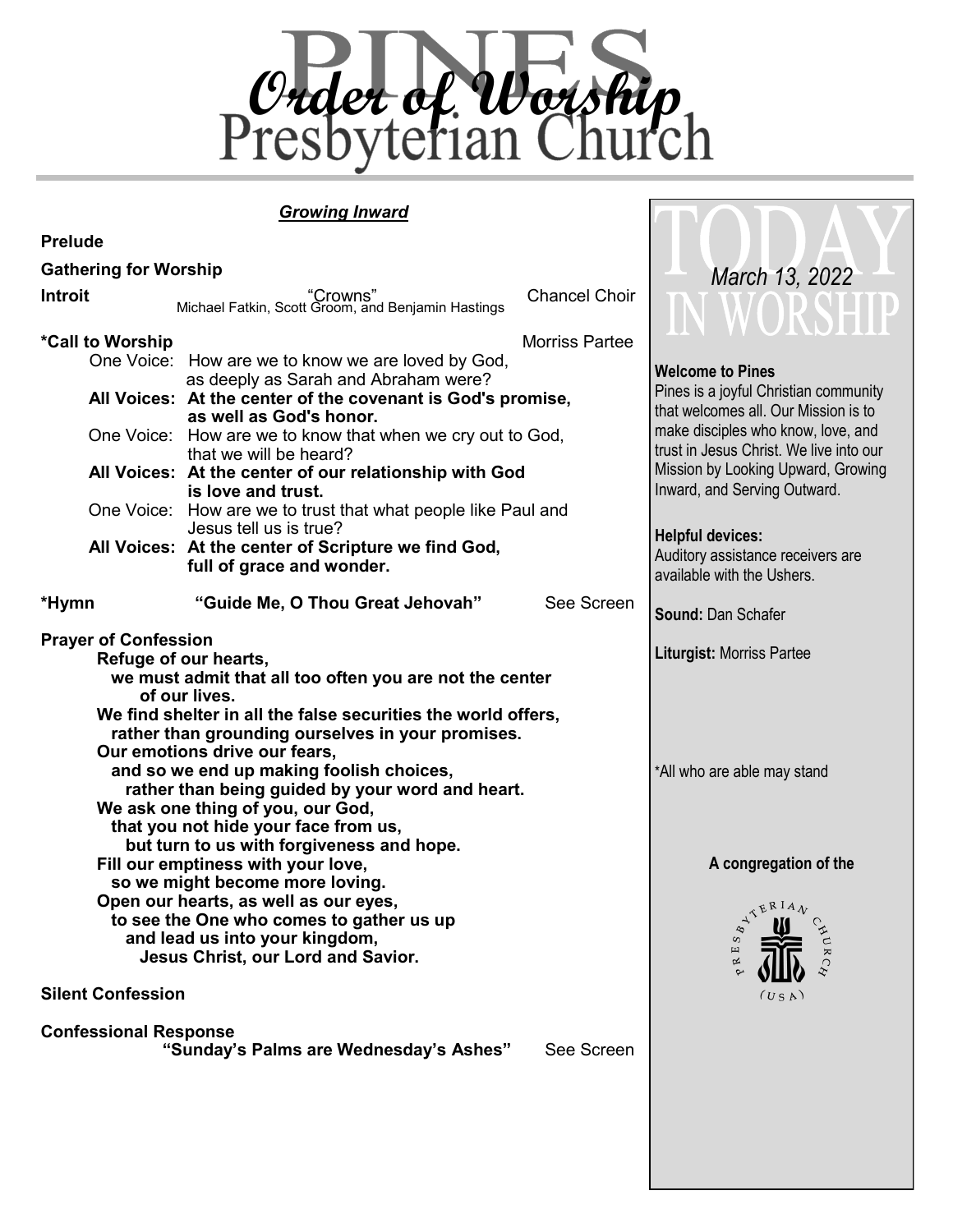| <b>Assurance of Grace</b>                                                                                                                          |                                                                                                                                                                                                                                                                                                                                                                                                                           |                                                                                                                                                                                                                                                                                                                                                                            | <b>Pray for the People of Pines</b>                                                                                                                                   |  |  |  |
|----------------------------------------------------------------------------------------------------------------------------------------------------|---------------------------------------------------------------------------------------------------------------------------------------------------------------------------------------------------------------------------------------------------------------------------------------------------------------------------------------------------------------------------------------------------------------------------|----------------------------------------------------------------------------------------------------------------------------------------------------------------------------------------------------------------------------------------------------------------------------------------------------------------------------------------------------------------------------|-----------------------------------------------------------------------------------------------------------------------------------------------------------------------|--|--|--|
|                                                                                                                                                    | One Voice: God does not abandon us.<br>Like a border collie, God gathers us up,<br>leading us to that shelter of love and life.<br>All Voices: Today, tomorrow, and the next day,<br>God's grace rests upon us<br>and gives us hope and mercy.<br>Thanks be to God! We are forgiven.<br>Amen.                                                                                                                             | Norma Bender<br>Jean Breitenwischer<br><b>Barbara Caffall</b><br>Virginia Smith<br>Carolyn Craig<br>Liz Buelow<br>Karen MacAllister<br>Darlene Wendt<br><b>Bruce Wendt</b>                                                                                                                                                                                                 | Larry Greenlee<br>Barbara Greenlee<br>Linda Carlson<br>Melissa Sandstrom<br>Nancy Watler<br>Ann Smith<br><b>Bill Deffebach</b><br>Ray Stauffacher<br>Lynn Stauffacher |  |  |  |
| <b>Children's Message</b><br>Jesus loves me this I know, for the Bible tells me so.<br>Little ones to him belong, they are weak, but he is strong. |                                                                                                                                                                                                                                                                                                                                                                                                                           |                                                                                                                                                                                                                                                                                                                                                                            |                                                                                                                                                                       |  |  |  |
|                                                                                                                                                    | <b>Looking Upward</b>                                                                                                                                                                                                                                                                                                                                                                                                     |                                                                                                                                                                                                                                                                                                                                                                            | <b>Pray for Friends in Mission</b>                                                                                                                                    |  |  |  |
| <b>First Reading</b>                                                                                                                               |                                                                                                                                                                                                                                                                                                                                                                                                                           | Genesis 15:1-12                                                                                                                                                                                                                                                                                                                                                            | Joy Kreider<br>Ken and Judy McDyer                                                                                                                                    |  |  |  |
| <b>Anthem</b>                                                                                                                                      | "Sometimes Alleluia"                                                                                                                                                                                                                                                                                                                                                                                                      | Chancel choir                                                                                                                                                                                                                                                                                                                                                              | Pray for Pines Members and their                                                                                                                                      |  |  |  |
| <b>Second Reading</b>                                                                                                                              | <b>Chuck Girard</b>                                                                                                                                                                                                                                                                                                                                                                                                       | Psalm 27                                                                                                                                                                                                                                                                                                                                                                   | family<br>in the Military                                                                                                                                             |  |  |  |
| <b>Sermon</b>                                                                                                                                      | "Just Go Ahead and Scream!"                                                                                                                                                                                                                                                                                                                                                                                               | Rev. Andy Gans                                                                                                                                                                                                                                                                                                                                                             | Olivia Williams (Army)<br>Noah Youngflesh (Air Force)                                                                                                                 |  |  |  |
| *Hymn                                                                                                                                              | "Fight the Good Fight"                                                                                                                                                                                                                                                                                                                                                                                                    | See Screen                                                                                                                                                                                                                                                                                                                                                                 | Jackie Hayre (Navy)                                                                                                                                                   |  |  |  |
|                                                                                                                                                    | <b>Serving Outward</b>                                                                                                                                                                                                                                                                                                                                                                                                    |                                                                                                                                                                                                                                                                                                                                                                            |                                                                                                                                                                       |  |  |  |
| <b>Ordination &amp; Installation of Elders</b><br>One Voice:<br><b>All Voices:</b><br>One Voice:<br><b>All Voices:</b><br>One Voice:               | There are varieties of gifts,<br>but it is the same Spirit who gives them.<br>There are different ways of serving God,<br>but it is the same Lord who is served.<br>God works through each person in a unique way,<br>but it is God's purpose that is accomplished.<br>To each is given a gift of the Spirit<br>to be used for the common good.<br>Together we are the body of Christ,<br>and individually members of it. | Our Father, who art in heaven,<br>hallowed be thy name. Thy<br>kingdom come, thy will be done, on<br>earth as it is in heaven. Give us this<br>day our daily bread; and forgive us<br>our debts, as we forgive our<br>debtors; and lead us not into<br>temptation, but deliver us from evil.<br>For thine is the kingdom and the<br>power and the glory, forever.<br>Amen. | The Lord's Prayer                                                                                                                                                     |  |  |  |
| <b>Offering and Offertory</b>                                                                                                                      |                                                                                                                                                                                                                                                                                                                                                                                                                           |                                                                                                                                                                                                                                                                                                                                                                            |                                                                                                                                                                       |  |  |  |
| *Doxology<br>Praise God, from whom all blessings flow;                                                                                             | <b>A Stephen Ministry</b>                                                                                                                                                                                                                                                                                                                                                                                                 |                                                                                                                                                                                                                                                                                                                                                                            |                                                                                                                                                                       |  |  |  |
| Prayers of the People and The Lord's Prayer                                                                                                        |                                                                                                                                                                                                                                                                                                                                                                                                                           |                                                                                                                                                                                                                                                                                                                                                                            | Congregation                                                                                                                                                          |  |  |  |
| See Screen<br>"My Soul Cries Out With a Joyful Shout"<br>*Hymn<br>*Charge & Benediction                                                            |                                                                                                                                                                                                                                                                                                                                                                                                                           |                                                                                                                                                                                                                                                                                                                                                                            | Words printed by permission<br><b>CCLI 998238</b><br>Portions of our liturgy are from<br>The Abingdon Worship Annual 2021<br>Copyright © 2019 by Abingdon Press.      |  |  |  |
| *Benediction Response                                                                                                                              | "Shalom Chaverim"                                                                                                                                                                                                                                                                                                                                                                                                         | See Screen                                                                                                                                                                                                                                                                                                                                                                 | Used by permission.                                                                                                                                                   |  |  |  |
| *Postlude and Depart to Serve                                                                                                                      |                                                                                                                                                                                                                                                                                                                                                                                                                           |                                                                                                                                                                                                                                                                                                                                                                            |                                                                                                                                                                       |  |  |  |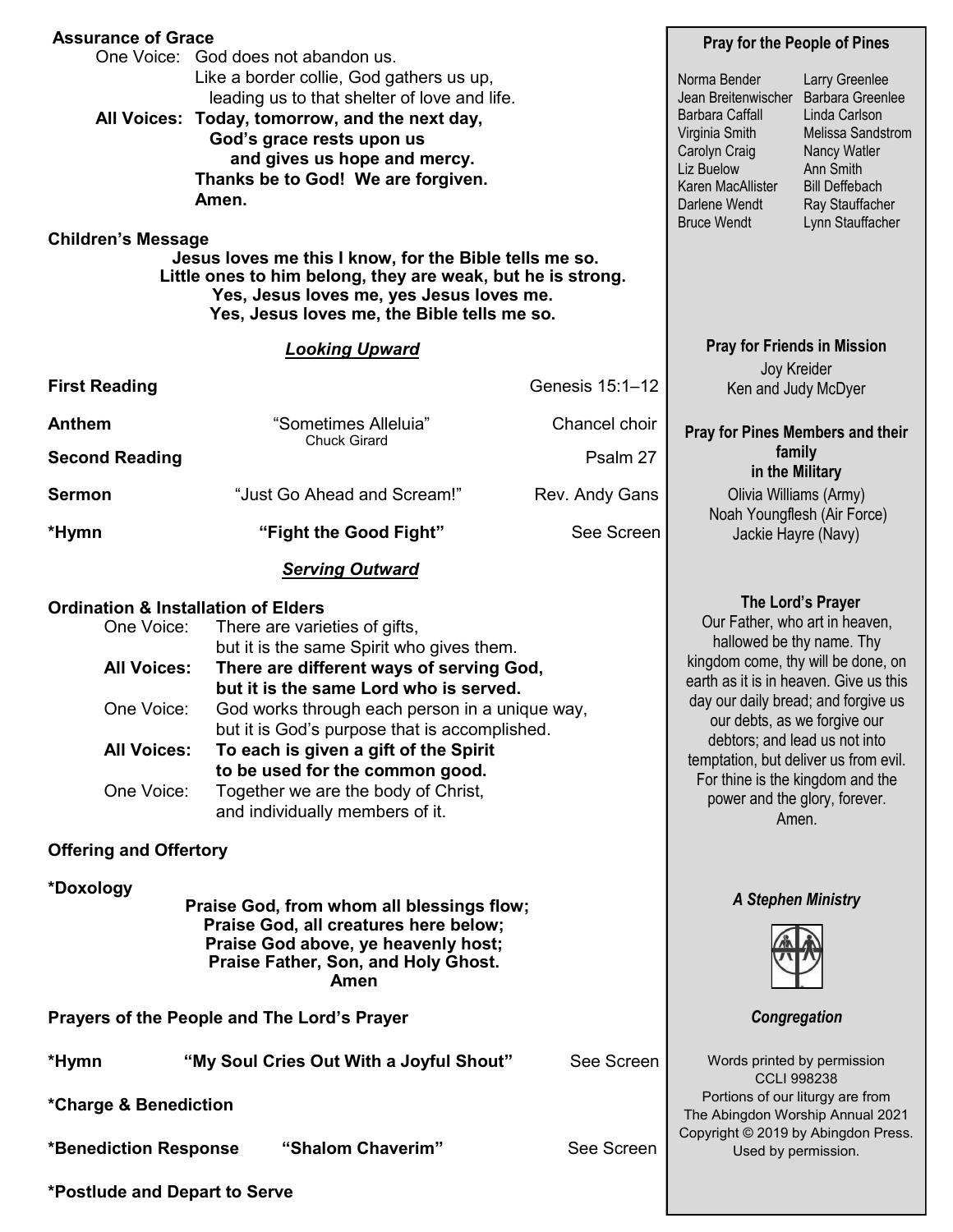**SERMON NOTES** 

# *Calendar for the Week of March 13, 2022*

| Today     | p.m.         | 12:00<br>12:00<br>4:30<br>6:00                           | Annual Meeting - Sanctuary<br><b>Confirmation Lessons - N18</b><br>VBC Meeting - C10<br>Pines Youth Group                                                                                                                                                 |
|-----------|--------------|----------------------------------------------------------|-----------------------------------------------------------------------------------------------------------------------------------------------------------------------------------------------------------------------------------------------------------|
| Monday    | a.m.<br>p.m. | 10:00<br>10:00<br>12:00<br>4:00<br>6:00<br>6:30<br>7:30  | Office Staff Meeting - C10<br>Bible Study - Fellowship Hall<br>Worship Committee Meeting - C3<br>This Week at Pines articles due<br>Property Committee Meeting - C7<br><b>Christian Education Committee - C3</b><br><b>ALANON Group - Fellowship Hall</b> |
| Tuesday   | a.m.<br>p.m. | 7:00<br>2:30<br>7:00                                     | Men's Bible Study - Zoom<br>Weekly Prayer Team - Prayer Room<br>Miriam Circle Meeting - C3                                                                                                                                                                |
| Wednesday | a.m.<br>p.m. | 9:00<br>5:45<br>7:00<br>8:00                             | Committee Minutes due to office<br><b>Bulletin Articles Due</b><br>Pines Pealers (Bell Practice) -C12<br>Choir Rehearsal - Choir Room<br>Westside AA - C3                                                                                                 |
| Thursday  | p.m.         | 1:00<br>6:30<br>7:00<br>8:00                             | Lectionary Bible Study<br>Stephen Ministry Training - C10 & C8<br>Space City Singers - Fellowship Hall<br>AA - C3                                                                                                                                         |
| Friday    | a.m.         | 5:00<br>9:00                                             | <b>BSF</b> - Fellowship Hall<br>Newsletter Articles due to Office                                                                                                                                                                                         |
| Saturday  | p.m.         | 6:00                                                     | The Solution AA - C3                                                                                                                                                                                                                                      |
| Sunday    | a.m.<br>p.m. | 9:00<br>9:15<br>9:30<br>10:00<br>10:15<br>10:45<br>12:00 | Nursery open<br>Sunday School<br>Mosaic Church - Gym<br>Choir rehearsal - Choir Room<br>Coffee Fellowship<br><b>Worship Service - Sanctuary</b><br><b>Caring Ministry Committee</b>                                                                       |
|           |              | 12:00<br>6:00                                            | <b>Confirmation Lessons - N18</b><br>Prayer Pal Evening - Fellowship Hall                                                                                                                                                                                 |

**April Newsletter:** Input must be in the office by March 18th at 9 a.m. to cindy@pinespc.org **Next Week's Bulletin:** Submit to the office by Wednesday at 9 a.m. to Chelsea@pinespc.org **Calendar Items:** Input must be in the office by Thursday at 9 a.m. **This Week at Pines email:** Input must be in the office by Monday to communication@pinespc.org **Today's Duty Elder(s):** Phil Wetz

# access **ONLINE GIVING** scan QR code<br>with your camera phone: **SCAN ME Instagram.com/pineshouston**

**Get the latest announcements and reminders right before events happen. Find us here:**

ြ

**https://twitter.com/HoustonPines.** 

**Find us on Facebook www.facebook.com PinesPresbyterianChurch**

 **The newsletter is available in the Narthex for those unable to access it online.**

> **Our Worship services are recorded and livestreamed.**